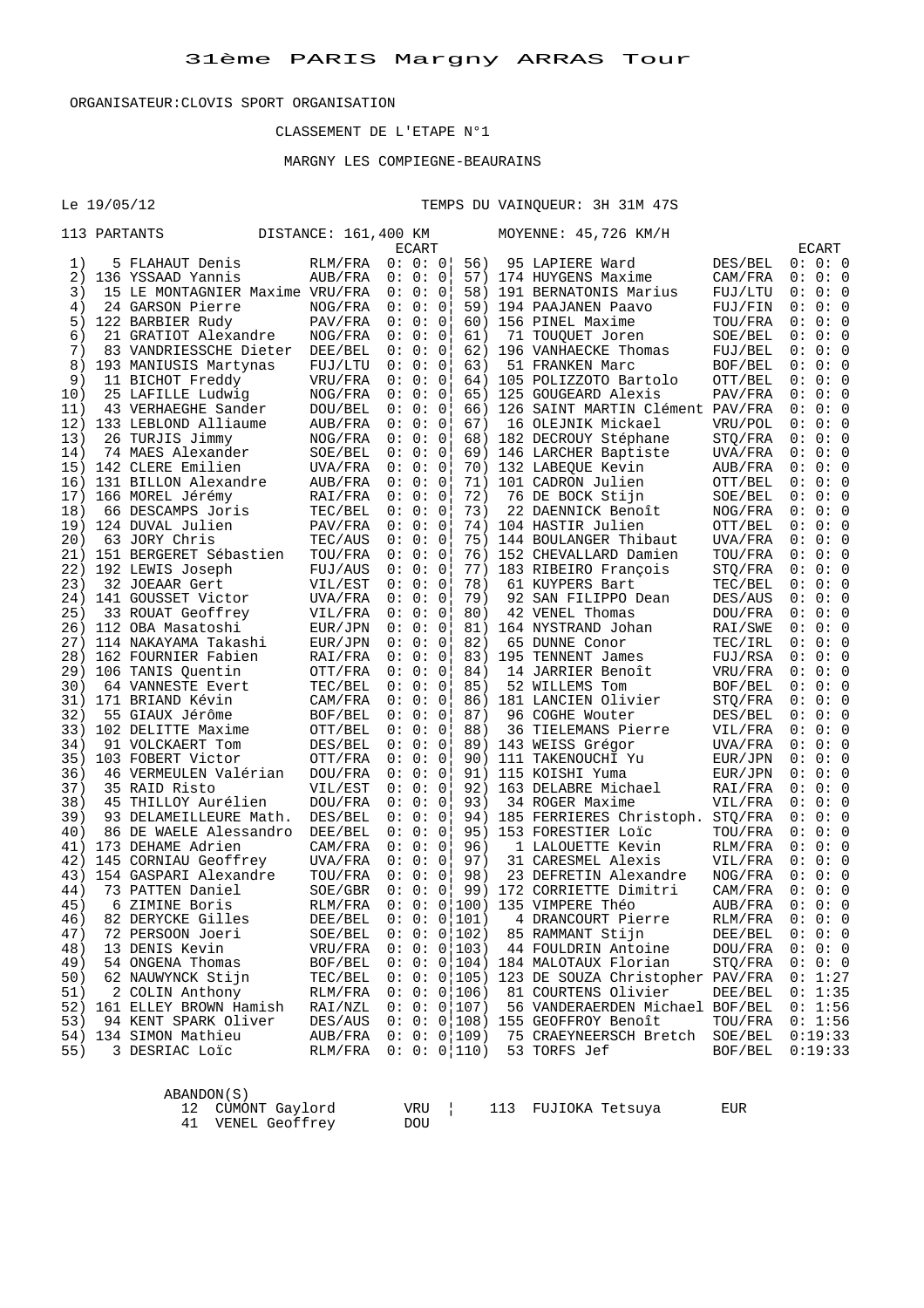#### CLASSEMENT GENERAL INDIVIDUEL APRES L'ETAPE N°1

#### MARGNY LES COMPIEGNE-BEAURAINS

Le 19/05/12 TEMPS DU PREMIER: 3H 31M 47S

|     | 110 CONCURRENTS CLASSES                   | DISTANCE:161,400 KM |          |                | MOYENNE: 45, 726 KM/H                         |         |     |         |     |
|-----|-------------------------------------------|---------------------|----------|----------------|-----------------------------------------------|---------|-----|---------|-----|
|     |                                           |                     | ECART    |                |                                               |         |     | ECART   |     |
| 1)  | 5 FLAHAUT Denis                           | RLM/FRA             | 0: 0: 0  | 56)            | 95 LAPIERE Ward                               | DES/BEL |     | 0: 0: 0 |     |
| 2)  | 136 YSSAAD Yannis                         | AUB/FRA             | 0: 0: 0  |                | 57) 174 HUYGENS Maxime                        | CAM/FRA |     | 0: 0: 0 |     |
| 3)  | 15 LE MONTAGNIER Maxime VRU/FRA           |                     | 0:0:0    |                | 58) 191 BERNATONIS Marius                     | FUJ/LTU |     | 0: 0: 0 |     |
| 4)  | 24 GARSON Pierre                          | NOG/FRA             | 0: 0: 0  | 59)            | 194 PAAJANEN Paavo                            | FUJ/FIN |     | 0: 0: 0 |     |
| 5)  | 122 BARBIER Rudy                          | PAV/FRA             | 0: 0: 0  | 60)            | 156 PINEL Maxime                              | TOU/FRA |     | 0: 0: 0 |     |
| 6)  | 21 GRATIOT Alexandre                      | NOG/FRA             | 0: 0: 0  | 61)            | 71 TOUQUET Joren                              | SOE/BEL |     | 0: 0: 0 |     |
| 7)  | 83 VANDRIESSCHE Dieter                    | DEE/BEL             | 0: 0: 0  | 62)            | 196 VANHAECKE Thomas                          | FUJ/BEL |     | 0: 0: 0 |     |
| 8)  | 193 MANIUSIS Martynas                     | FUJ/LTU             | 0:0:0    | 63)            | 51 FRANKEN Marc                               | BOF/BEL |     | 0: 0: 0 |     |
| 9)  | 11 BICHOT Freddy                          | VRU/FRA             | 0: 0: 0  | 64)            | 105 POLIZZOTO Bartolo                         | OTT/BEL | 0 : |         | 0:0 |
| 10) | 25 LAFILLE Ludwig                         | NOG/FRA             | 0:0:0    |                | 65) 125 GOUGEARD Alexis                       | PAV/FRA |     | 0: 0: 0 |     |
| 11) | 43 VERHAEGHE Sander                       | DOU/BEL             | 0: 0: 0  |                | 66) 126 SAINT MARTIN Clément PAV/FRA          |         |     | 0: 0: 0 |     |
|     | 12) 133 LEBLOND Alliaume                  | AUB/FRA             | 0: 0: 0  | 67)            | 16 OLEJNIK Mickael                            | VRU/POL |     | 0: 0: 0 |     |
| 13) | 26 TURJIS Jimmy                           | NOG/FRA             | 0: 0: 0  |                | 68) 182 DECROUY Stéphane                      | STQ/FRA |     | 0: 0: 0 |     |
| 14) | 74 MAES Alexander                         | SOE/BEL             | 0: 0: 0  | 69)            | 146 LARCHER Baptiste                          | UVA/FRA |     | 0: 0: 0 |     |
|     | 15) 142 CLERE Emilien                     | UVA/FRA             | 0: 0: 0  |                | 70) 132 LABEQUE Kevin                         | AUB/FRA |     | 0: 0: 0 |     |
|     | 16) 131 BILLON Alexandre                  | AUB/FRA             | 0: 0: 0  |                | 71) 101 CADRON Julien                         | OTT/BEL | 0 : |         | 0:0 |
|     | 17) 166 MOREL Jérémy                      | RAI/FRA             | 0: 0: 0  | 72)            | 76 DE BOCK Stijn                              | SOE/BEL |     | 0: 0: 0 |     |
| 18) |                                           | TEC/BEL             | 0: 0: 0  | 73)            |                                               |         |     | 0: 0: 0 |     |
|     | 66 DESCAMPS Joris<br>19) 124 DUVAL Julien |                     | 0: 0: 0  | 74)            | 22 DAENNICK Benoît<br>104 HASTIR Julien       | NOG/FRA |     | 0: 0: 0 |     |
|     |                                           | PAV/FRA             | 0: 0: 0! |                |                                               | OTT/BEL |     |         |     |
| 20) | 63 JORY Chris                             | TEC/AUS             |          |                | 75) 144 BOULANGER Thibaut                     | UVA/FRA |     | 0: 0: 0 |     |
|     | 21) 151 BERGERET Sébastien                | TOU/FRA             | 0:0:0    |                | 76) 152 CHEVALLARD Damien                     | TOU/FRA |     | 0:0:0   |     |
|     | 22) 192 LEWIS Joseph                      | FUJ/AUS             | 0:0:0    | 77)            | 183 RIBEIRO François                          | STO/FRA |     | 0: 0: 0 |     |
| 23) | 32 JOEAAR Gert                            | VIL/EST             | 0: 0: 0  | 78)            | 61 KUYPERS Bart                               | TEC/BEL |     | 0: 0: 0 |     |
|     | 24) 141 GOUSSET Victor                    | UVA/FRA             | 0:0:0    | 79)            | 92 SAN FILIPPO Dean                           | DES/AUS |     | 0: 0: 0 |     |
| 25) | 33 ROUAT Geoffrey                         | VIL/FRA             | 0:0:0    | 80)            | 42 VENEL Thomas                               | DOU/FRA |     | 0: 0: 0 |     |
|     | 26) 112 OBA Masatoshi                     | EUR/JPN             | 0:0:0    | 81)            | 164 NYSTRAND Johan                            | RAI/SWE |     | 0: 0: 0 |     |
|     | 27) 114 NAKAYAMA Takashi                  | EUR/JPN             | 0: 0: 0  | 82)            | 65 DUNNE Conor                                | TEC/IRL |     | 0: 0: 0 |     |
|     | 28) 162 FOURNIER Fabien                   | RAI/FRA             | 0: 0: 0  | 83)            | 195 TENNENT James                             | FUJ/RSA |     | 0: 0: 0 |     |
|     | 29) 106 TANIS Quentin                     | OTT/FRA             | 0:0:0    | 84)            | 14 JARRIER Benoît                             | VRU/FRA |     | 0: 0: 0 |     |
| 30) | 64 VANNESTE Evert                         | TEC/BEL             | 0: 0: 0  | 85)            | 52 WILLEMS Tom                                | BOF/BEL |     | 0: 0: 0 |     |
| 31) | 171 BRIAND Kévin                          | CAM/FRA             | 0: 0: 0  | 86)            | 181 LANCIEN Olivier                           | STQ/FRA |     | 0: 0: 0 |     |
| 32) | 55 GIAUX Jérôme                           | BOF/BEL             | 0: 0: 0  | 87)            | 96 COGHE Wouter                               | DES/BEL | 0 : |         | 0:0 |
| 33) | 102 DELITTE Maxime                        | OTT/BEL             | 0:0:0    | 88)            | 36 TIELEMANS Pierre                           | VIL/FRA |     | 0: 0: 0 |     |
| 34) | 91 VOLCKAERT Tom                          | DES/BEL             | 0: 0: 0  | 89)            | 143 WEISS Grégor                              | UVA/FRA |     | 0: 0: 0 |     |
|     | 35) 103 FOBERT Victor                     | OTT/FRA             | 0: 0: 0  | 90)            | 111 TAKENOUCHI Yu                             | EUR/JPN |     | 0: 0: 0 |     |
| 36) | 46 VERMEULEN Valérian                     | DOU/FRA             | 0: 0: 0  | 91)            | 115 KOISHI Yuma                               | EUR/JPN |     | 0: 0: 0 |     |
| 37) | 35 RAID Risto                             | VIL/EST             | 0: 0: 0  | 92)            | 163 DELABRE Michael                           | RAI/FRA |     | 0: 0: 0 |     |
| 38) | 45 THILLOY Aurélien                       | DOU/FRA             | 0: 0: 0  | 93)            | 34 ROGER Maxime                               | VIL/FRA |     | 0: 0: 0 |     |
| 39) | 93 DELAMEILLEURE Math.                    | DES/BEL             | 0: 0: 0  | 94)            | 185 FERRIERES Christoph.                      | STQ/FRA |     | 0: 0: 0 |     |
| 40) | 86 DE WAELE Alessandro                    | DEE/BEL             | 0: 0: 0  | 95)            | 153 FORESTIER Loic                            | TOU/FRA |     | 0: 0: 0 |     |
| 41) | 173 DEHAME Adrien                         | CAM/FRA             | 0: 0: 0  | 96)            | 1 LALOUETTE Kevin                             | RLM/FRA |     | 0: 0: 0 |     |
| 42) | 145 CORNIAU Geoffrey                      | UVA/FRA             | 0:0:0    | 97)            | 31 CARESMEL Alexis                            | VIL/FRA |     | 0: 0: 0 |     |
| 43) | 154 GASPARI Alexandre                     | TOU/FRA             | 0:0:0    | 98)            | 23 DEFRETIN Alexandre                         | NOG/FRA |     | 0: 0: 0 |     |
| 44) | 73 PATTEN Daniel                          | SOE/GBR             | 0:0:0    |                | 99) 172 CORRIETTE Dimitri                     | CAM/FRA |     | 0: 0: 0 |     |
| 45) | 6 ZIMINE Boris                            | RLM/FRA             |          | 0: 0: 0 100)   | 135 VIMPERE Théo                              | AUB/FRA |     | 0: 0: 0 |     |
| 46) | 82 DERYCKE Gilles                         | DEE/BEL             |          | 0: 0: 0   101) | 4 DRANCOURT Pierre                            | RLM/FRA |     | 0: 0: 0 |     |
| 47) | 72 PERSOON Joeri                          | SOE/BEL             |          | 0: 0: 0   102) | 85 RAMMANT Stijn                              | DEE/BEL |     | 0: 0: 0 |     |
| 48) | 13 DENIS Kevin                            | VRU/FRA             |          | 0: 0: 0   103) | 44 FOULDRIN Antoine                           | DOU/FRA |     | 0: 0: 0 |     |
| 49) | 54 ONGENA Thomas                          | BOF/BEL             |          |                | $0: 0: 0 104$ 184 MALOTAUX Florian            | STO/FRA |     | 0: 0: 0 |     |
| 50) | 62 NAUWYNCK Stijn                         | TEC/BEL             |          |                | 0: 0: 0 105) 123 DE SOUZA Christopher PAV/FRA |         |     | 0: 1:27 |     |
| 51) | 2 COLIN Anthony                           | RLM/FRA             |          | 0: 0: 0   106) | 81 COURTENS Olivier                           | DEE/BEL |     | 0: 1:35 |     |
| 52) | 161 ELLEY BROWN Hamish                    | RAI/NZL             |          | 0: 0: 0   107) | 56 VANDERAERDEN Michael BOF/BEL               |         |     | 0: 1:56 |     |
| 53) | 94 KENT SPARK Oliver                      | DES/AUS             |          | 0: 0: 0 108)   | 155 GEOFFROY Benoît                           | TOU/FRA |     | 0: 1:56 |     |
|     | 54) 134 SIMON Mathieu                     | AUB/FRA             |          | 0: 0: 0   109) | 75 CRAEYNEERSCH Bretch                        | SOE/BEL |     | 0:19:33 |     |
| 55) | 3 DESRIAC Loic                            | RLM/FRA             |          | 0: 0: 0   110) | 53 TORFS Jef                                  | BOF/BEL |     | 0:19:33 |     |
|     |                                           |                     |          |                |                                               |         |     |         |     |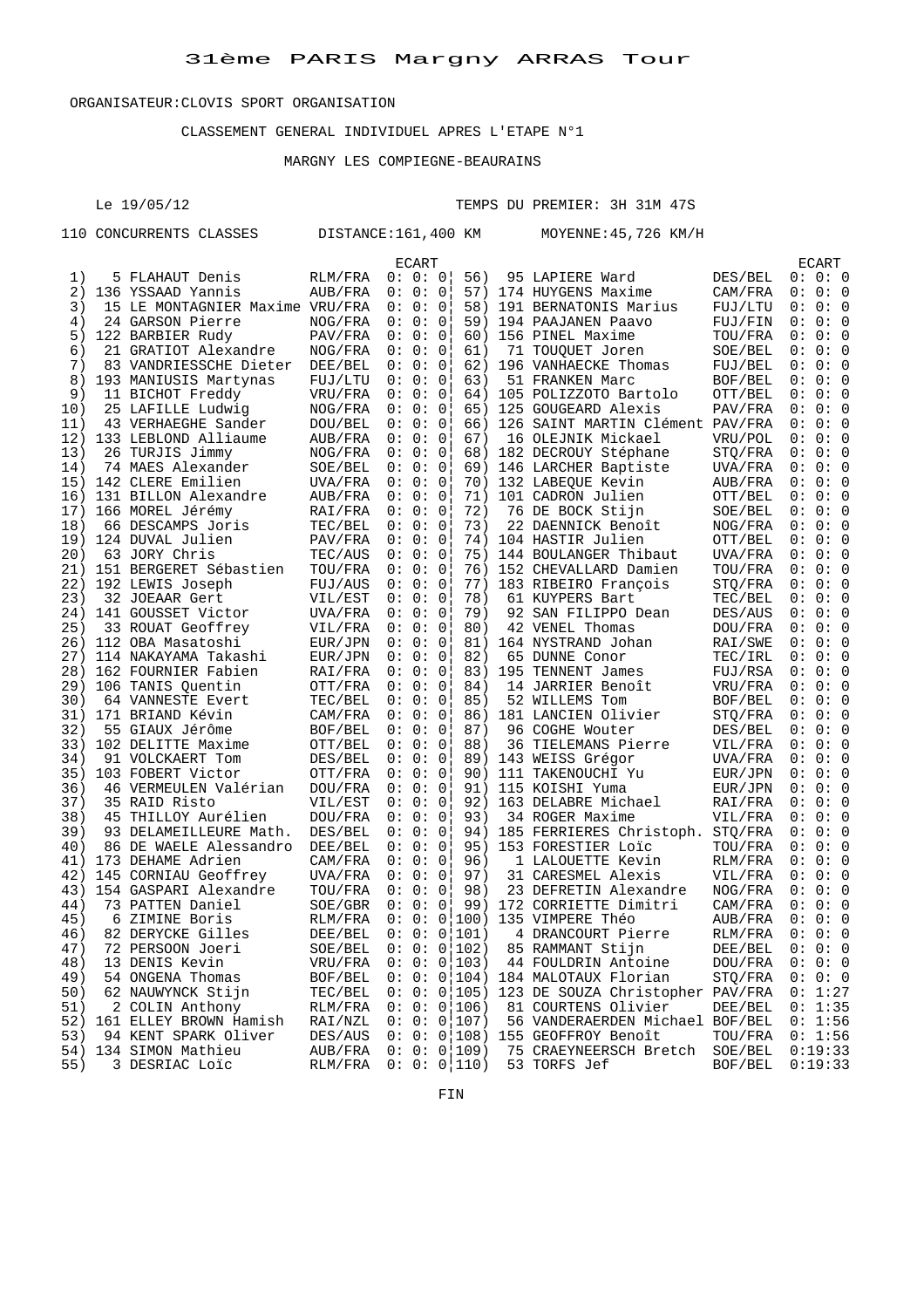#### CLASSEMENT GENERAL ESPOIRS APRES L'ETAPE N°1

## MARGNY LES COMPIEGNE-BEAURAINS

52 CONCURRENTS CLASSES

#### Le 19/05/12 TEMPS DU PREMIER: 3:31:47

|     |                         |         |     | ECART    |                |     |    |                          |         |     | ECART   |  |
|-----|-------------------------|---------|-----|----------|----------------|-----|----|--------------------------|---------|-----|---------|--|
| 1)  | 136 YSSAAD Yannis       | AUB/FRA |     | 0: 0: 0! |                | 27) |    | 174 HUYGENS Maxime       | CAM/FRA |     | 0:0:0   |  |
| 2)  | 15 LE MONTAGNIER Maxime | VRU/FRA |     | 0: 0: 0  |                | 28) |    | 71 TOUOUET Joren         | SOE/BEL | 0:  | 0:0     |  |
| 3)  | 24 GARSON Pierre        | NOG/FRA |     | 0: 0: 0! |                | 29) |    | 51 FRANKEN Marc          | BOF/BEL |     | 0:0:0   |  |
| 4)  | 122 BARBIER Rudy        | PAV/FRA |     | 0: 0: 0! |                | 30) |    | 105 POLIZZOTO Bartolo    | OTT/BEL |     | 0: 0: 0 |  |
| 5)  | 25 LAFILLE Ludwig       | NOG/FRA |     | 0: 0:    | $\overline{0}$ | 31) |    | 125 GOUGEARD Alexis      | PAV/FRA | 0 : | 0:0     |  |
| 6)  | 133 LEBLOND Alliaume    | AUB/FRA |     | 0: 0:    | 0 <sup>1</sup> | 32) |    | 126 SAINT MARTIN Clément | PAV/FRA | 0:  | 0:0     |  |
| 7)  | 26 TURJIS Jimmy         | NOG/FRA |     | 0: 0: 0  |                | 33) |    | 146 LARCHER Baptiste     | UVA/FRA |     | 0:0:0   |  |
| 8)  | 74 MAES Alexander       | SOE/BEL |     | 0: 0: 0! |                | 34) |    | 132 LABEQUE Kevin        | AUB/FRA |     | 0: 0: 0 |  |
| 9)  | 131 BILLON Alexandre    | AUB/FRA |     | 0: 0: 0! |                | 35) |    | 101 CADRON Julien        | OTT/BEL | 0:  | 0:0     |  |
| 10) | 166 MOREL Jérémy        | RAI/FRA |     | 0: 0: 0  |                | 36) |    | 76 DE BOCK Stijn         | SOE/BEL |     | 0: 0: 0 |  |
| 11) | 66 DESCAMPS Joris       | TEC/BEL |     | 0: 0: 0! |                | 37) |    | 144 BOULANGER Thibaut    | UVA/FRA |     | 0:0:0   |  |
| 12) | 124 DUVAL Julien        | PAV/FRA |     | 0: 0: 0! |                | 38) |    | 164 NYSTRAND Johan       | RAI/SWE | 0 : | 0:0     |  |
| 13) | 151 BERGERET Sébastien  | TOU/FRA | 0:  | 0:0      |                | 39) |    | 65 DUNNE Conor           | TEC/IRL | 0:  | 0:0     |  |
| 14) | 141 GOUSSET Victor      | UVA/FRA |     | 0: 0: 0! |                | 40) |    | 96 COGHE Wouter          | DES/BEL | 0:  | 0:0     |  |
| 15) | 106 TANIS Ouentin       | OTT/FRA |     | 0: 0: 0! |                | 41) |    | 36 TIELEMANS Pierre      | VIL/FRA |     | 0:0:0   |  |
| 16) | 64 VANNESTE Evert       | TEC/BEL |     | 0: 0: 0! |                | 42) |    | 115 KOISHI Yuma          | EUR/JPN |     | 0: 0: 0 |  |
| 17) | 102 DELITTE Maxime      | OTT/BEL |     | 0: 0: 0! |                | 43) |    | 163 DELABRE Michael      | RAI/FRA | 0:  | 0:0     |  |
| 18) | 103 FOBERT Victor       | OTT/FRA |     | 0: 0: 0! |                | 44) |    | 34 ROGER Maxime          | VIL/FRA |     | 0:0:0   |  |
| 19) | 35 RAID Risto           | VIL/EST |     | 0: 0: 0  |                | 45) |    | 185 FERRIERES Christoph. | STQ/FRA |     | 0:0:0   |  |
| 20) | 86 DE WAELE Alessandro  | DEE/BEL |     | 0: 0: 0! |                | 46) |    | 31 CARESMEL Alexis       | VIL/FRA | 0 : | 0:0     |  |
| 21) | 154 GASPARI Alexandre   | TOU/FRA | 0:  | 0:0!     |                | 47) |    | 23 DEFRETIN Alexandre    | NOG/FRA | 0:  | 0:0     |  |
| 22) | 6 ZIMINE Boris          | RLM/FRA |     | 0: 0: 0! |                | 48) |    | 172 CORRIETTE Dimitri    | CAM/FRA | 0:  | 0:0     |  |
| 23) | 82 DERYCKE Gilles       | DEE/BEL |     | 0: 0: 0! |                | 49) |    | 135 VIMPERE Théo         | AUB/FRA |     | 0:0:0   |  |
| 24) | 72 PERSOON Joeri        | SOE/BEL |     | 0: 0: 0  |                | 50) |    | 85 RAMMANT Stijn         | DEE/BEL |     | 0:0:0   |  |
| 25) | 161 ELLEY BROWN Hamish  | RAI/NZL | 0 : | 0:0!     |                | 51) | 81 | COURTENS Olivier         | DEE/BEL |     | 0: 1:35 |  |
| 26) | 94 KENT SPARK Oliver    | DES/AUS |     | 0:0:     | $\Omega$       | 52) |    | 75 CRAEYNEERSCH Bretch   | SOE/BEL |     | 0:19:33 |  |

FIN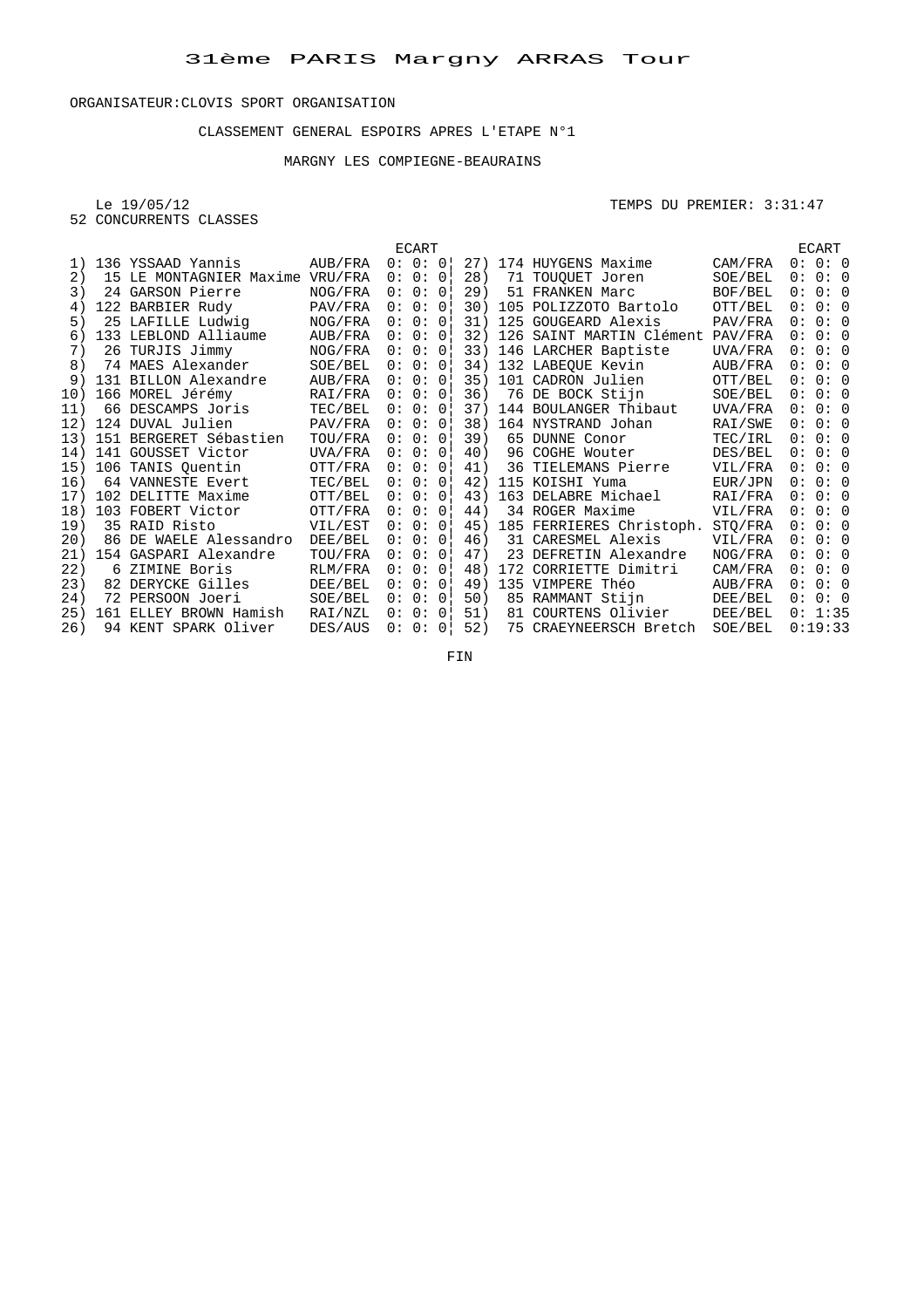#### CLASSEMENT DU MEILLEUR REGIONAL APRES L'ETAPE N°1

## MARGNY LES COMPIEGNE-BEAURAINS

Le 19/05/12<br>32 CONCURRENTS CLASSES

TEMPS DU PREMIER: 3:31:47

|     |         |                       |            |       | ECART |  |     |         |                      |            |         | ECART   |  |
|-----|---------|-----------------------|------------|-------|-------|--|-----|---------|----------------------|------------|---------|---------|--|
| 1)  | 5       | FLAHAUT Denis         | RLM        |       | 0:0:0 |  |     | 17) 174 | HUYGENS Maxime       | CAM        |         | 0:0:0   |  |
| 2)  | 24      | GARSON Pierre         | <b>NOG</b> |       | 0:0:0 |  | 18) | 182     | DECROUY Stéphane     | STO        |         | 0:0:0   |  |
| 3)  | 21      | GRATIOT Alexandre     | <b>NOG</b> |       | 0:0:0 |  | 19) | 22      | DAENNICK Benoît      | <b>NOG</b> |         | 0:0:0   |  |
| 4)  | 25      | LAFILLE Ludwig        | <b>NOG</b> |       | 0:0:0 |  |     | 20) 183 | RIBEIRO François     | <b>STO</b> |         | 0:0:0   |  |
| 5)  | 43      | VERHAEGHE Sander      | <b>DOU</b> |       | 0:0:0 |  | 21) | 42      | VENEL Thomas         | <b>DOU</b> |         | 0:0:0   |  |
| 6)  | 26      | TURJIS Jimmy          | NOG        | 0:0:0 |       |  | 22) | 164     | NYSTRAND Johan       | RAI        |         | 0:0:0   |  |
| 7)  |         | 166 MOREL Jérémy      | RAI        |       | 0:0:0 |  |     | 23) 181 | LANCIEN Olivier      | STO        |         | 0:0:0   |  |
| 8)  | 32      | JOEAAR Gert           | VIL        |       | 0:0:0 |  | 24) | 36      | TIELEMANS Pierre     | VIL        | 0:0:0   |         |  |
| 9)  |         | 33 ROUAT Geoffrey     | VIL        | 0:0:0 |       |  |     | 25) 163 | DELABRE Michael      | RAI        | 0:0:0   |         |  |
|     | 10) 162 | FOURNIER Fabien       | RAI        | 0:0:0 |       |  | 26) | 34      | ROGER Maxime         | VIL        |         | 0:0:0   |  |
|     | 11) 171 | BRIAND Kévin          | CAM        | 0:0:0 |       |  |     | 27) 185 | FERRIERES Christoph. | <b>STO</b> |         | 0:0:0   |  |
| 12) |         | 46 VERMEULEN Valérian | <b>DOU</b> |       | 0:0:0 |  |     | 28) 31  | CARESMEL Alexis      | VIL        |         | 0: 0: 0 |  |
| 13) |         | 35 RAID Risto         | VIL        |       | 0:0:0 |  | 29) | 23      | DEFRETIN Alexandre   | NOG        |         | 0: 0: 0 |  |
| 14) |         | 45 THILLOY Aurélien   | <b>DOU</b> |       | 0:0:0 |  |     | 30) 172 | CORRIETTE Dimitri    | CAM        | 0: 0: 0 |         |  |
|     | 15) 173 | DEHAME Adrien         | CAM        | 0:0:0 |       |  | 31) |         | 44 FOULDRIN Antoine  | <b>DOU</b> | 0:0:0   |         |  |
|     | 16) 161 | ELLEY BROWN Hamish    | RAI        |       | 0:0:0 |  |     | 32) 184 | MALOTAUX Florian     | <b>STO</b> |         | 0:0:0   |  |
|     |         |                       |            |       |       |  |     |         |                      |            |         |         |  |

FIN **FIN**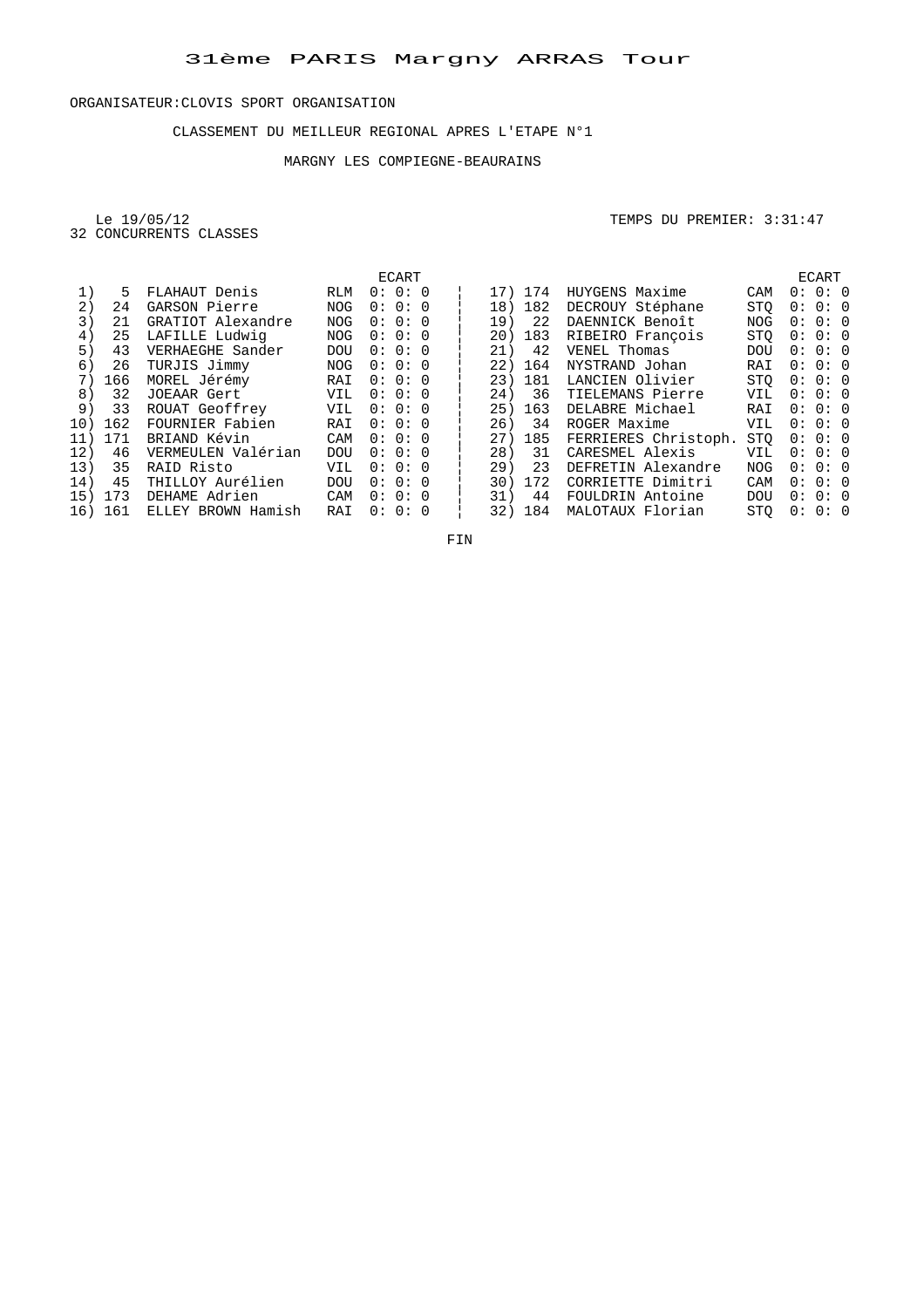#### CLASSEMENT PAR EQUIPES DE L'ETAPE N°1

## MARGNY LES COMPIEGNE-BEAURAINS

Le 19/05/12

|     |               | TEMPS    | TOT. | <b>DOSSARDS</b>       |     |                         | TEMPS    | TOT. | DOSSARDS               |
|-----|---------------|----------|------|-----------------------|-----|-------------------------|----------|------|------------------------|
|     |               |          | PLA. |                       |     |                         |          | PLA. |                        |
|     | 1) CC NOGENT  | 10:35:21 | 20.0 | 21, 24, 25)           |     | 11) ROUBAIX             | 10:35:21 | 97.0 | 2, 5, 6)               |
|     | 2) AUBERVILL. | 10:35:21 |      | 30,0 (131,133,136)    |     | 12) RAISMES             | 10:35:21 |      | 97,0 (161,162,166)     |
|     | 3) VERANDA    | 10:35:21 |      | $60,0$ ( 11, 13, 15)  |     | 13) OTTIGNIES           | 10:35:21 |      | 97,0 (102,103,106)     |
|     | 4) ABUTRIEK   | 10:35:21 |      | 68.0(63.64.66)        |     | 14) SOENENS             | 10:35:21 |      | $105.0$ ( $72.73.74$ ) |
|     | 5) UV AUBE    | 10:35:21 |      | 81,0 (141, 142, 145)  |     | 15) TOUCY               | 10:35:21 |      | 124,0 (151, 154, 156)  |
|     | 6) ESEG DOUAI | 10:35:21 |      | 85,0(43, 45, 46)      |     | 16) DESCHUYTTE          | 10:35:21 |      | 126,0(91,93,94)        |
|     | 7) VILLENEUVE | 10:35:21 |      | $85.0$ ( $32.33.35$ ) |     | 17) CC CAMBR.           | 10:35:21 |      | 129.0 (171.173.174)    |
|     | 8) FUJI T.T.  | 10:35:21 |      | 88.0 (191.192.193)    | 18) | EURASIA                 | 10:35:21 |      | 143.0(111.112.114)     |
|     | 9) PAVILLY B. | 10:35:21 |      | 89,0 (122,124,125)    |     | 19) BOFROST P.          | 10:35:21 |      | $144.0$ ( 51, 54, 55)  |
| 10) | DEERLIJK      | 10:35:21 |      | 93,0 (82, 83, 86)     |     | 20) ST OUENTIN 10:35:21 |          |      | 231.0 (181.182.183)    |
|     |               |          |      |                       |     |                         |          |      |                        |

\*\*\*\*\*\*\*\*\*\*\*\*\*\*\*\*\*\*\*\*

CLASSEMENT GENERAL PAR EQUIPES APRES L'ETAPE N°1

|  | 1°) CC NOGENT DUR OISE         | 10:35:21 | 11°) ROUBAIX LILLE METROPOLE   | 10:35:21 |
|--|--------------------------------|----------|--------------------------------|----------|
|  | 2°) CM AUBERVILLIERS 93        | 10:35:21 | 12°) EC RAISMES PETITE FORET   | 10:35:21 |
|  | 3°) VERANDA RIDEAU - SUPER U   | 10:35:21 | 13°) TEAM OTTIGNIES - PERWEZ   | 10:35:21 |
|  | 4°) VL TECHNICS ABUTRIEK CT    | 10:35:21 | 14°) SOENENS CONSTRUKT GLAS CT | 10:35:21 |
|  | 5°) U.V.AUBE                   | 10:35:21 | 15°) VC TOUCY                  | 10:35:21 |
|  | 6°) ESEG DOUAI                 | 10:35:21 | 16°) TEAM DESCHUYTTER          | 10:35:21 |
|  | 7°) VILLENEUVE SAINT GERMAIN   | 10:35:21 | 17°) CC CAMBRESIEN             | 10:35:21 |
|  | 8°) JAKROO - BEFUJI TEST TEAM  | 10:35:21 | 18°) TEAM EURSIA-MUSEEUW BIKE  | 10:35:21 |
|  | 9°) USSA PAVILLY-BARENTIN      | 10:35:21 | 19°) BROFOST - PRORACE CT      | 10:35:21 |
|  | 10°) KSV DEERLIJK GAVERZICHT M | 10:35:21 | 20°) VCA SAINT OUENTIN         | 10:35:21 |
|  |                                |          |                                |          |

FIN